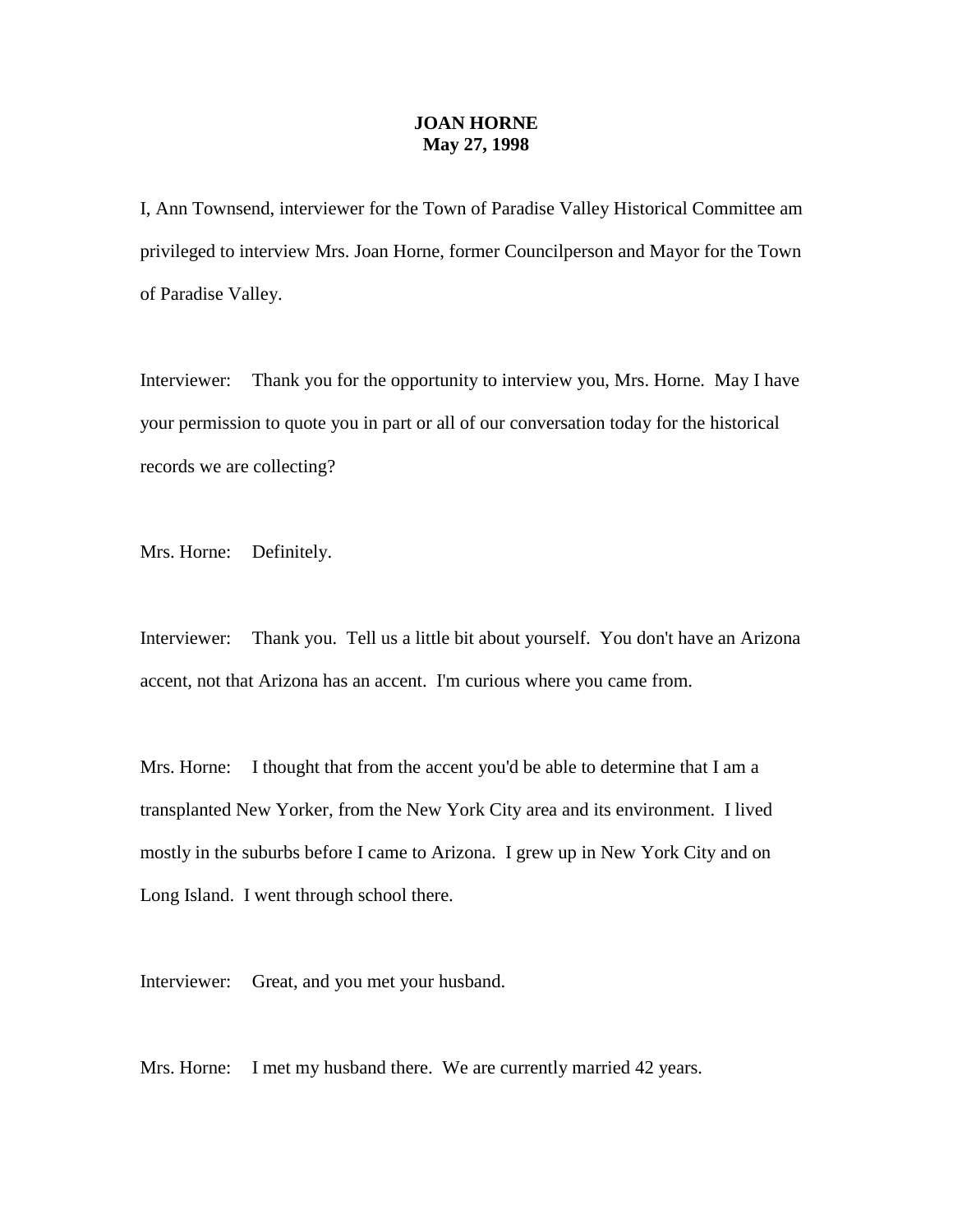Interviewer: Congratulations. I know you have some children. Tell us about them.

Mrs. Horne: We are blessed to have three married children and nine grandchildren and they all live in the area, in Arizona. We get to see all of them when there is an occasion. Otherwise, they visit on Sundays. We really have a wonderful family life.

Interviewer: That's really lucky. Not very many people can say their children and grandchildren live nearby in this world today. I'm very curious, with everything in New York, what brought you to Arizona?

Mrs. Horne: Actually, business. Interestingly enough, my husband and I were both in the field of education in New York. His sister and her family moved to Arizona. They became involved in some businesses out here. One of them we invested in. About three years after they came here, we got a call that they would like us to be here physically to be helping with this project and we did. We picked up and left. It was not an easy decision.

Interviewer: How old were your children at that time?

Mrs. Horne: Let's see, in 1978, one was 20, one was 18 and one was 16, a junior in high school.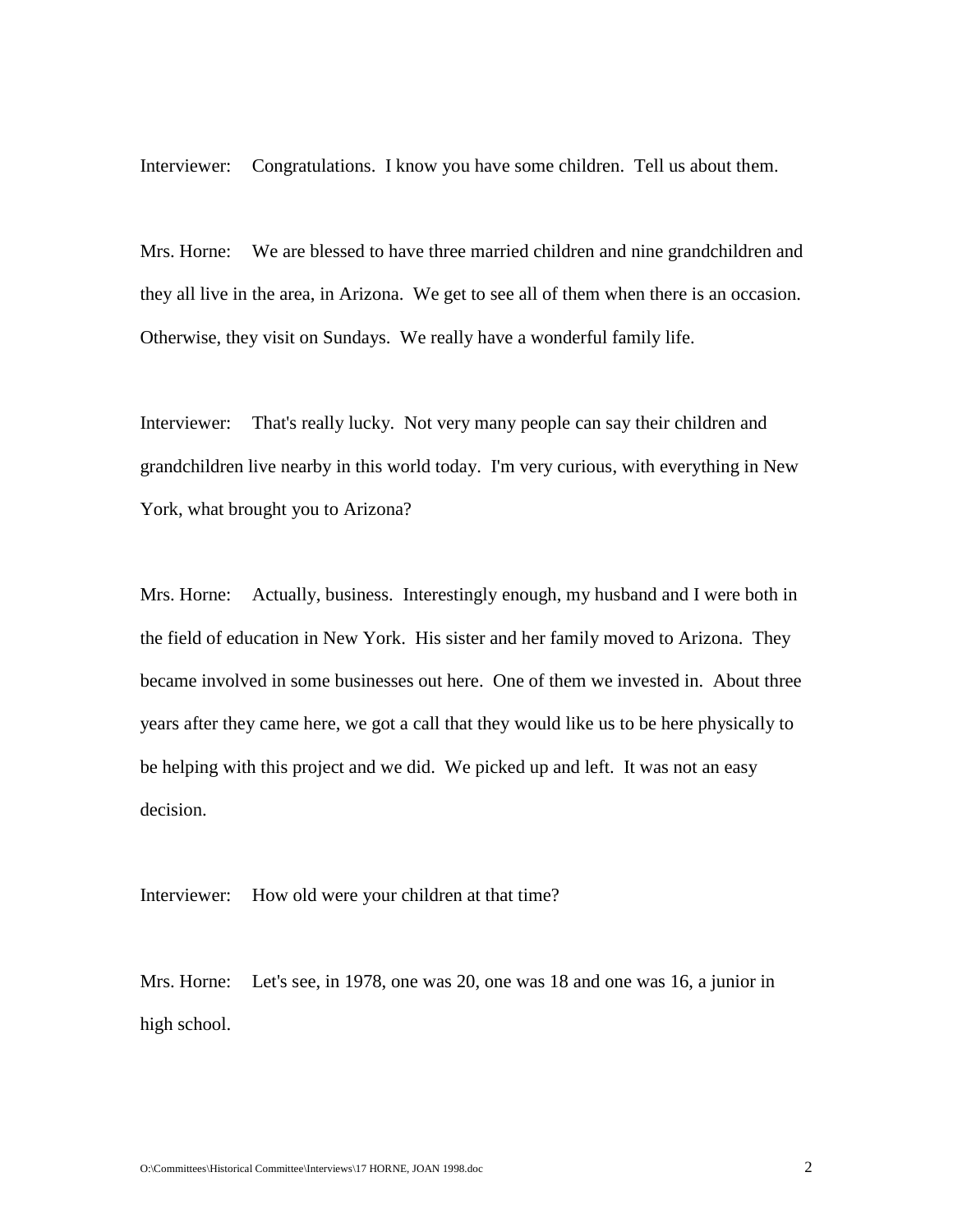Interviewer: That was probably the one that had the hardest time.

Mrs. Horne: That was a nightmare. But interestingly enough, she eventually got over it. She was educated here, married here and lives nearby.

Interviewer: Now is this the judge? She adjusted very well.

Mrs. Horne: This is the judge. It took a few years but she did.

Interviewer: When you moved to Arizona, did you happen to move right to the Valley?

Mrs. Horne: Not only to the Valley but right to Paradise Valley. We haven't lived anywhere else in Arizona except for the Town of Paradise Valley. It was an excellent decision. I wouldn't want to live anywhere else.

Interviewer: We too live here and it's a wonderful place. What caused you to run for Council? Were there any particular issues that you felt needed attention?

Mrs. Horne: Well, I think I need to back track to when I first came here. When I first came here, with the exception of the family we had here and a few people that we had been introduced to then, we really didn't know anybody. I had been a community activist back in New York. I was always interested in those sort of things. I thought that if I got interested in this community, it might be a good way to meet people. I joined the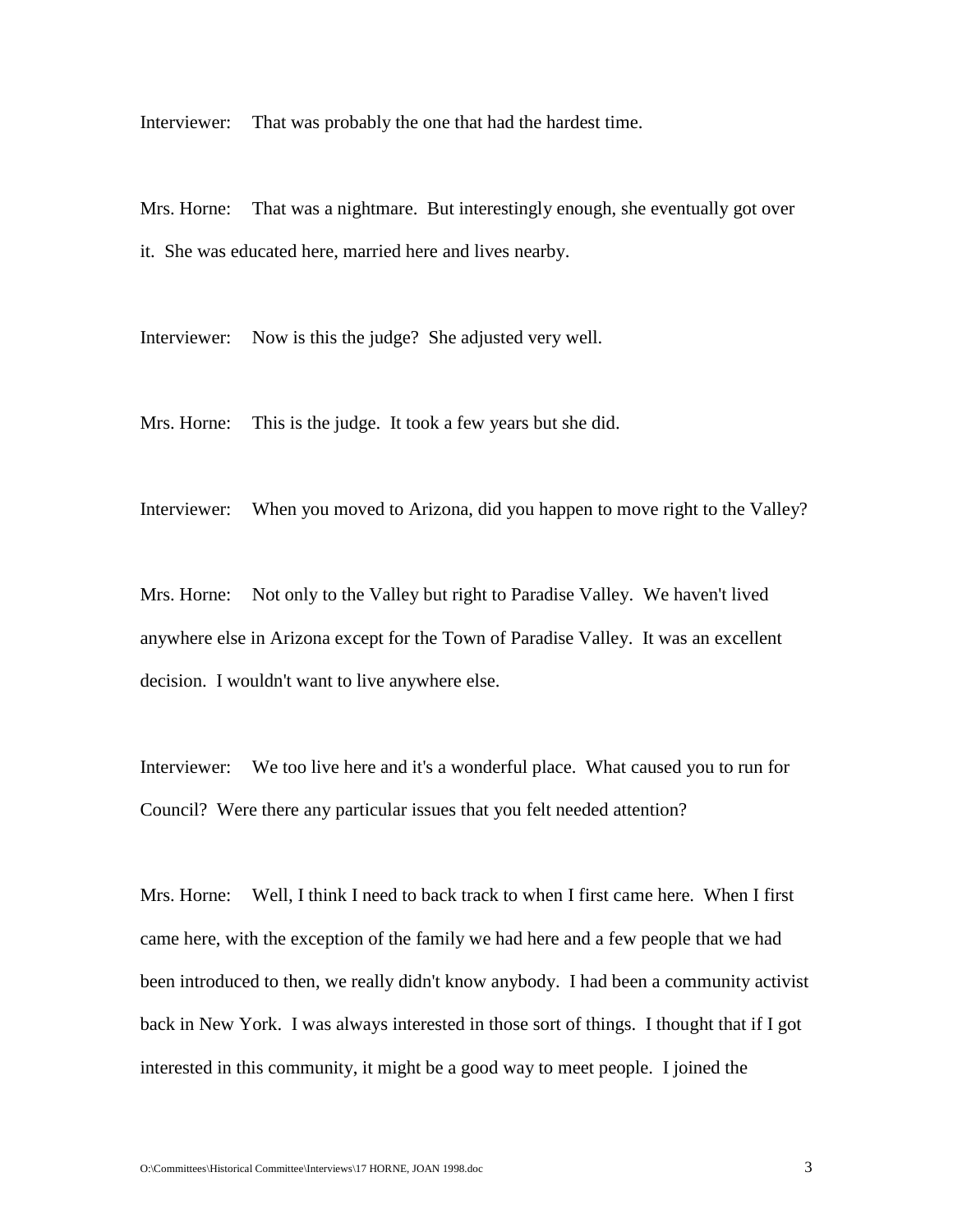Paradise Valley Homeowner's Association, which I believe is no longer in existence. I also became Town Historian when I noticed an article in the paper asking for someone to do that.

Interviewer: Now before you go on. The present Historical Committee, is it an extension of the original or this a whole new organization?

Mrs. Horne: No, this Committee is totally different. We still have a Town Historian. That's the title. Actually, what was involved was clipping articles from all the newspapers that were about the Town and putting them in great big books. In the last couple of years, they have gotten a clipping service, so the person who does this job is really arranging it in the book. They do not have to do the clipping and the reading. When I went on vacation in those days, I would come home and go through all the newspapers to make sure I hadn't missed an article about the Town. So it's a little bit easier job now. It gave me a chance to begin to know a little about the Town. The Homeowners Association was very interesting. They had their particular issues. I started to go to all of the meetings.

Interviewer: Now what year was this?

Mrs. Horne: We moved in July of '78. My guess this was somewhere around the spring of 1979. I went to all the meetings of Council and Planning and Zoning. In doing so, not only did I get a feeling about what the issues in the Town were, but I decided that it might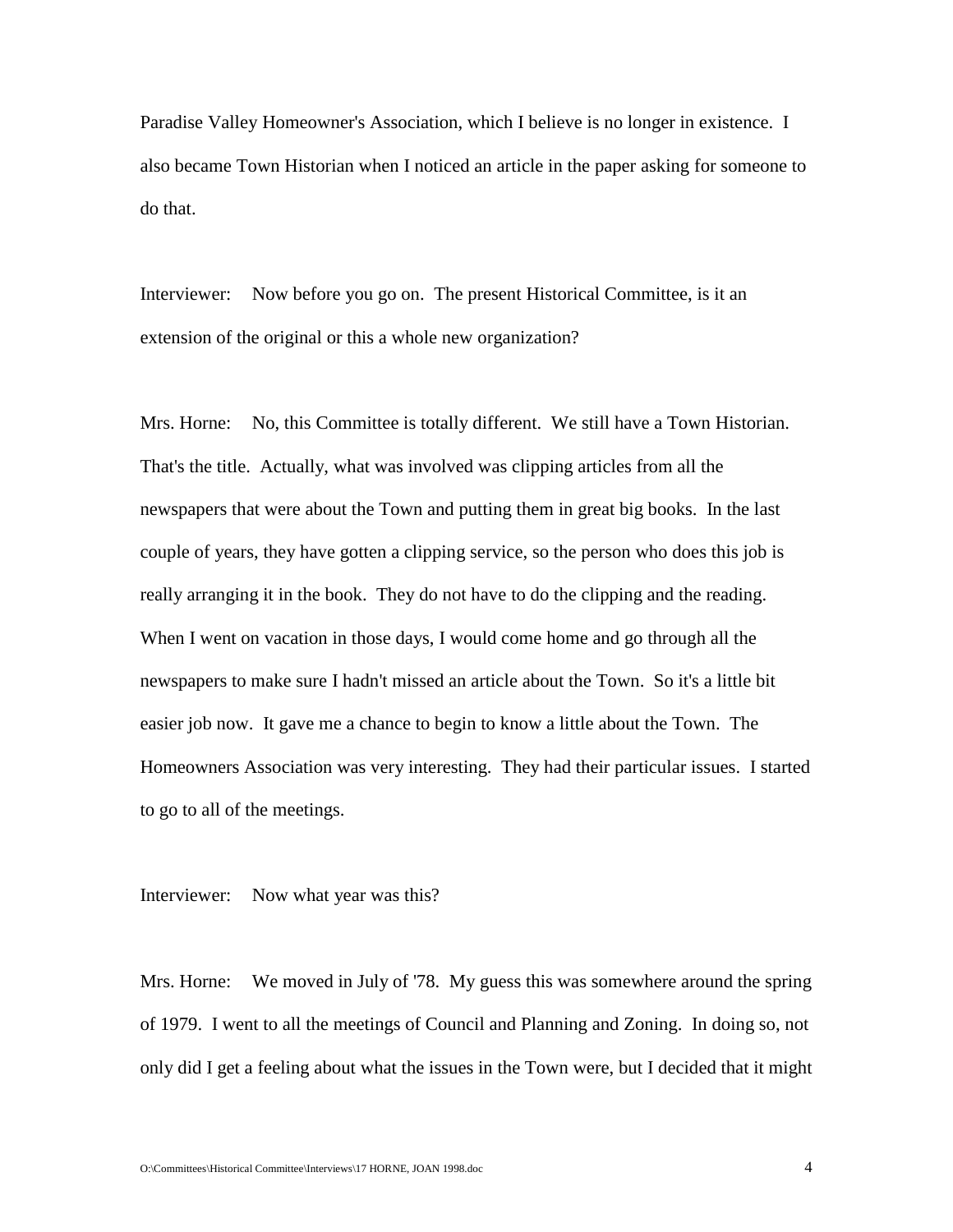be nice to serve. In 1981, I was appointed to the Board of Adjustment. I served there for three years, went on to become Planning and Zoning Commissioner and Chairman for a couple of years. I was on that for six years. Then I decided to run for Council.

Interviewer: You had already given nine years of service to the Town.

Mrs. Horne: Right. Then I gave an additional six on the Council, as a Councilman, two as Vice Mayor, and two as Mayor. I thought they were some of the best years of my life. I think it was a wonderful experience.

Interviewer: Good. I know it's been the best years of our lives, too, because you were there keeping a good watch over our Town and what it needs.

Mrs. Horne: Thank you.

Interviewer: What kind of changes or accomplishments would you like to talk about during your time on the Council?

Mrs. Horne: There were several. One of the major ones was the construction of the police building. I would like to back track a little bit on that issue. I was appalled after being taken on a tour of the old police station. The conditions under which our very fine officers were working were deplorable. There was no space. There was no room for anything. That building was so needed. I heard criticism about the size of it in terms of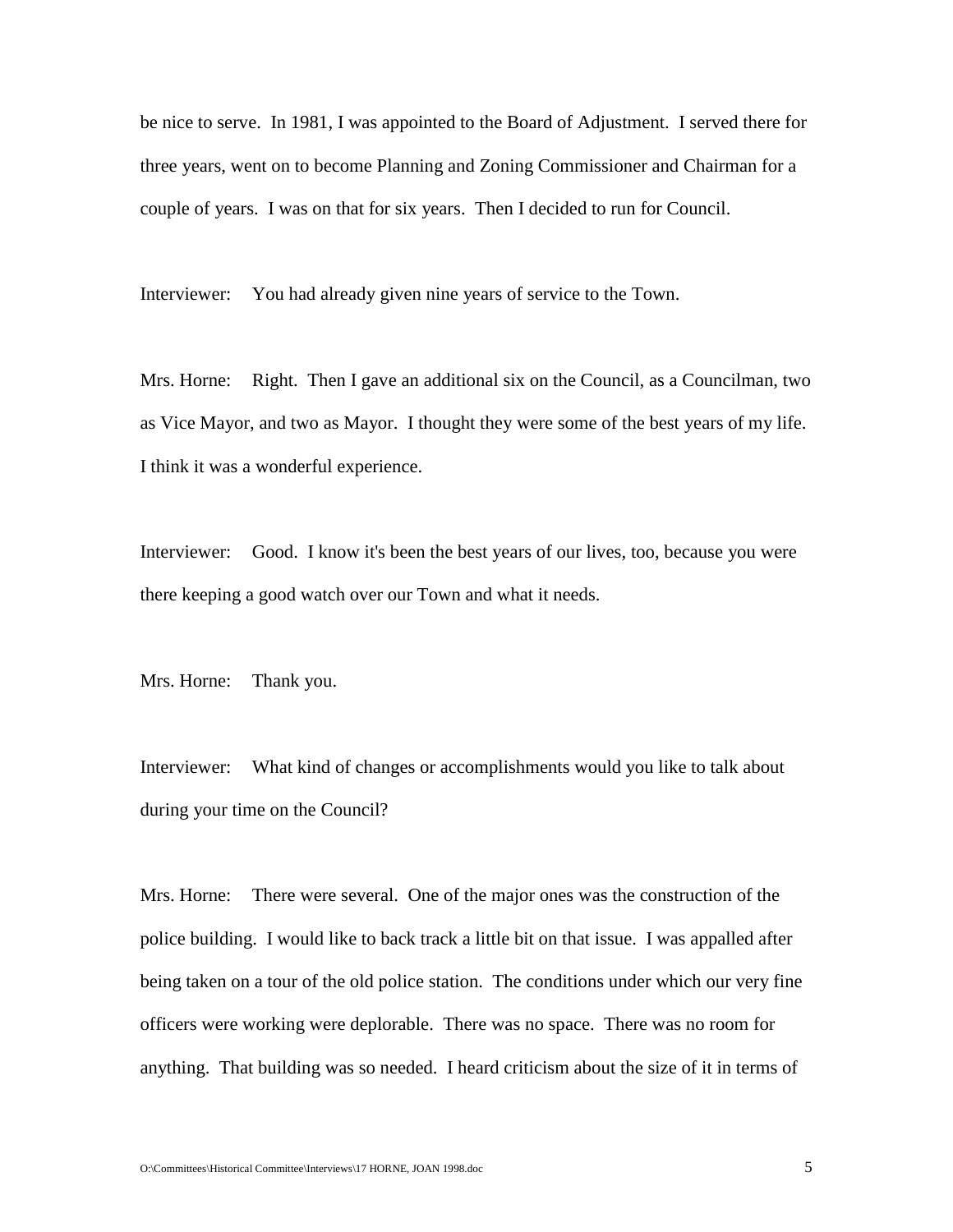the size of the Town, but I would rather have this building be able to last and not have to build another one. Second of all, I think a lot of people are not aware that it is incumbent on the Town to provide services in areas that we never used to have to do. For example, HAZMAT. We have to have someone who is in charge of that. We have to have certain types of equipment.

## Interviewer: What does HAZMAT stand for?

Mrs. Horne: Hazardous Materials. We have a responsibility in that area as well as the fire department. In addition to that, we have a lot of regulations regarding the holding of prisoners, even if it's an overnight situation. You must separate the sexes. You must separate juveniles from adults. You must have a certain number of minimum holding areas that meet these standards and we don't have a choice. It's not like you could say, "We hardly ever have anybody, so why bother." It's absolutely required. You must also meet ADA requirements, which is Americans with Disability Act regulations. There are so many things you need to meet both in building something and then carrying out what government says you must.

Interviewer: I think most of us, unless you're involved, have no idea.

Mrs. Horne: I talked to people about that and they don't realize it. The Police Department and the Street Department are the two services the Town provides to community. Everything else is privatized. I have no criticism of privatization because I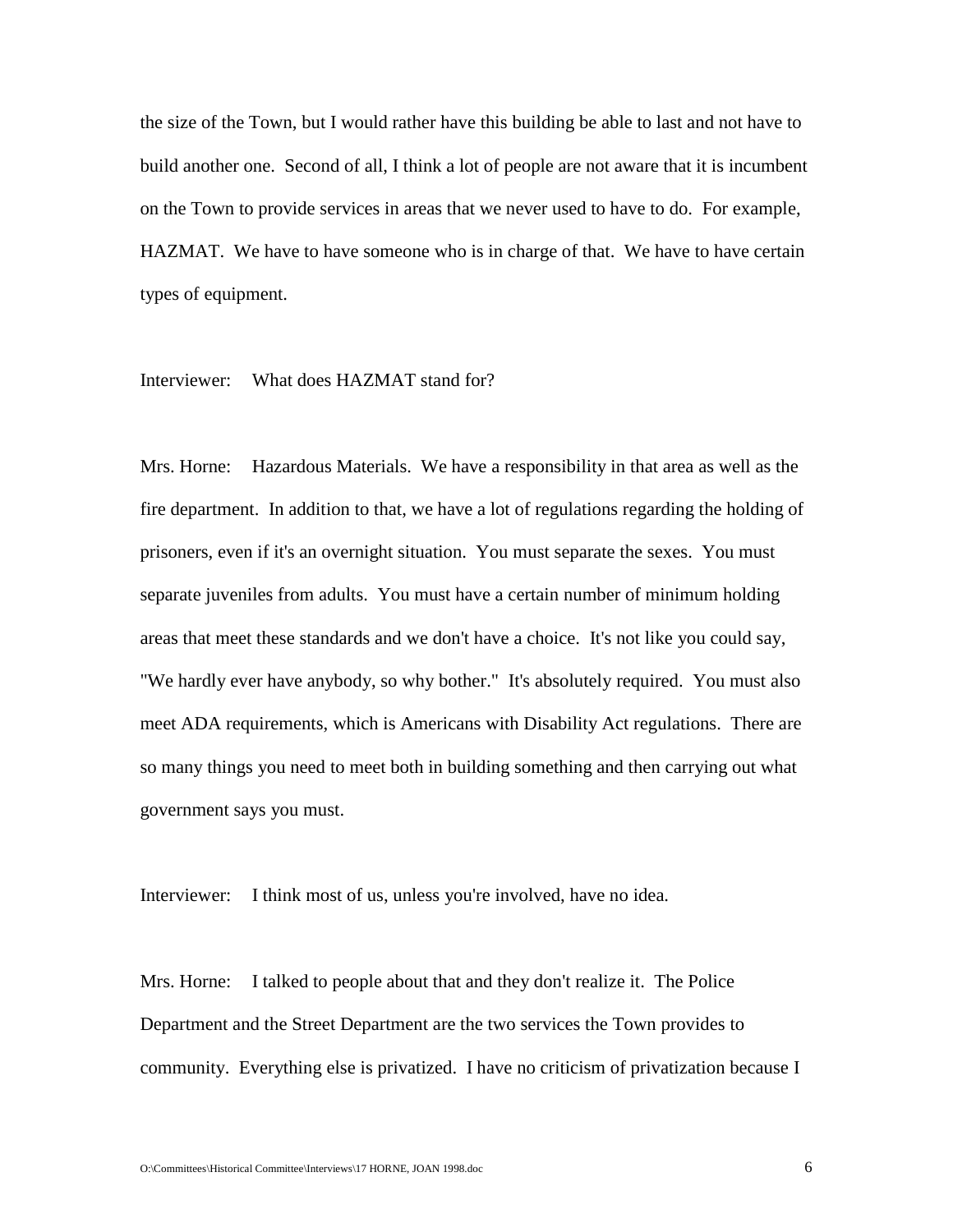think most of the time it's more efficient. I don't think that we really can do it when you talk about the police or the public works department. That Public Works building was completed before I was Mayor but that was also during my tenure on the Council. In 1990, right after I was elected, there was a Facilities Committee that had been formed in late '89 who were already working on plans for the new buildings of the Town Complex. I joined that Committee and stayed on it for four years until I became Mayor. I was involved in the planning process right through with the architects even though the first plan didn't work out as well as we had hoped. I had been involved with it and I was proud when we opened the police building.

Interviewer: When they had the opening and I toured it, I was so impressed how state of the art it is. It's hard to imagine that they were able to even function in the old building and the primitive quarters.

Mrs. Horne: They didn't even have enough interview rooms and they had to double up functions in little cubicles.

Interviewer: It wasn't even safe for the policemen or anybody else working in the Town Hall. Is there anything else you want to talk about?

Mrs. Horne: We established two committees that became standing committees of the Town. One no longer is a standing committee of the Town. That was the Constitution Committee but it start under the auspices of the Council. The PRIDE Committee is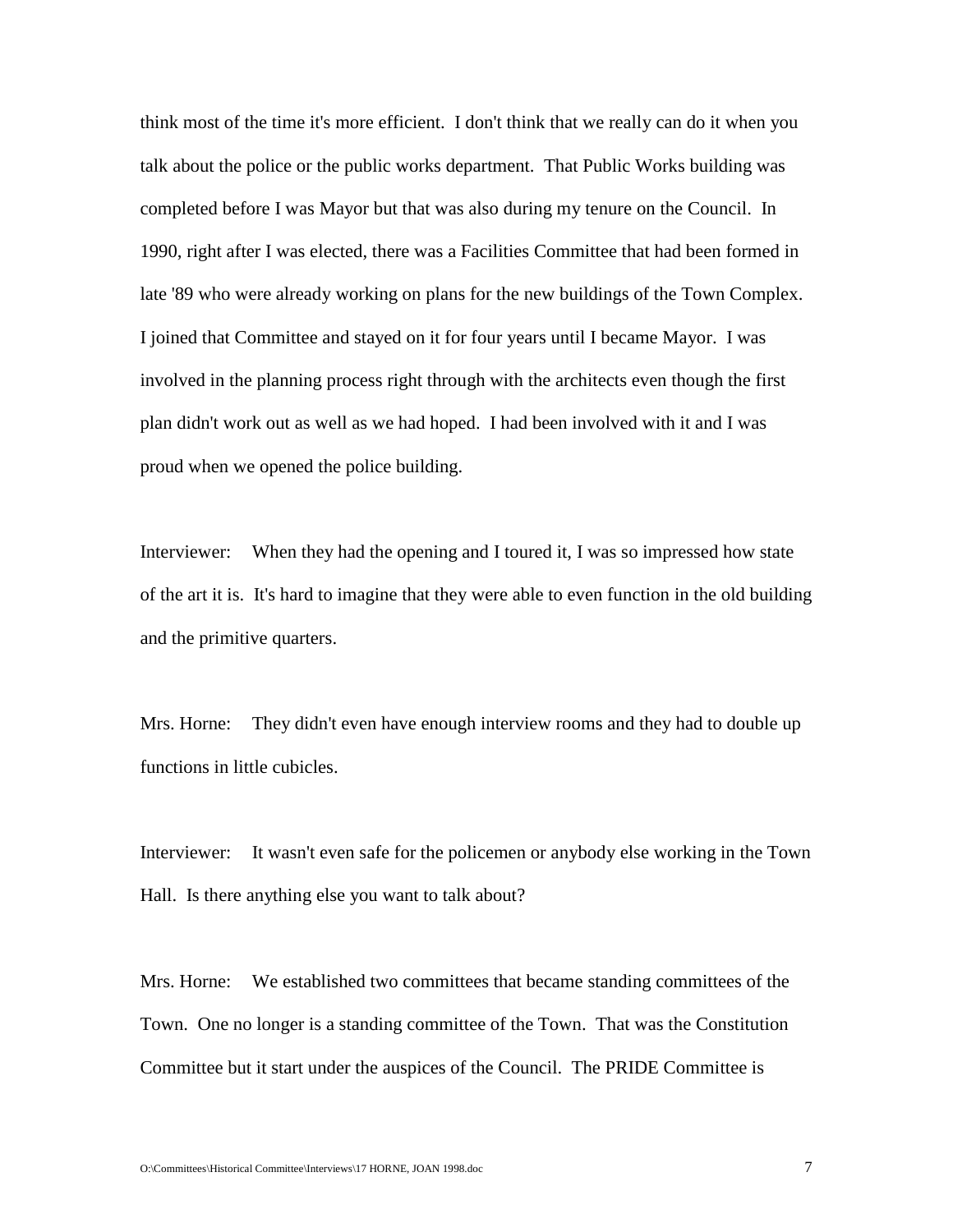another one. The PRIDE Committee was in existence but it did not have a special standing as a committee of the Council. The reason that that came about is because of Tree City U.S.A. In order to qualify, it has to be under the auspices of the government body. In order to try to get that designation, we needed to do that for the PRIDE Committee. We have the signs up that say "Tree City." I think we have gotten it two years in a row. It was a good thing to do to ensure that honor.

Interviewer: It sounds like the PRIDE Committee is a very active and hard working organization. Are they continuing to try to make it year three?

Mrs. Horne: They are. I don't know. At this point, I have not attended any meetings of the Committee in a long time. I don't know what the status will be with the incoming Council. That may change. We also established a citizens committee to serve on the Personnel Appeals. That is, after going through the personal grievance process, the employees still have an opportunity to talk to a citizens group. That has a rotating terms of office. The exact amount of years, I have no idea. They vary. The other thing was the undergrounding had been established before I was Mayor, but during my tenure as Mayor, it really accelerated. I understand it's going forward very well. We have quite a few districts participating in getting those utility lines undergrounded.

Interviewer: That's been a project that's been going on for quite a long time.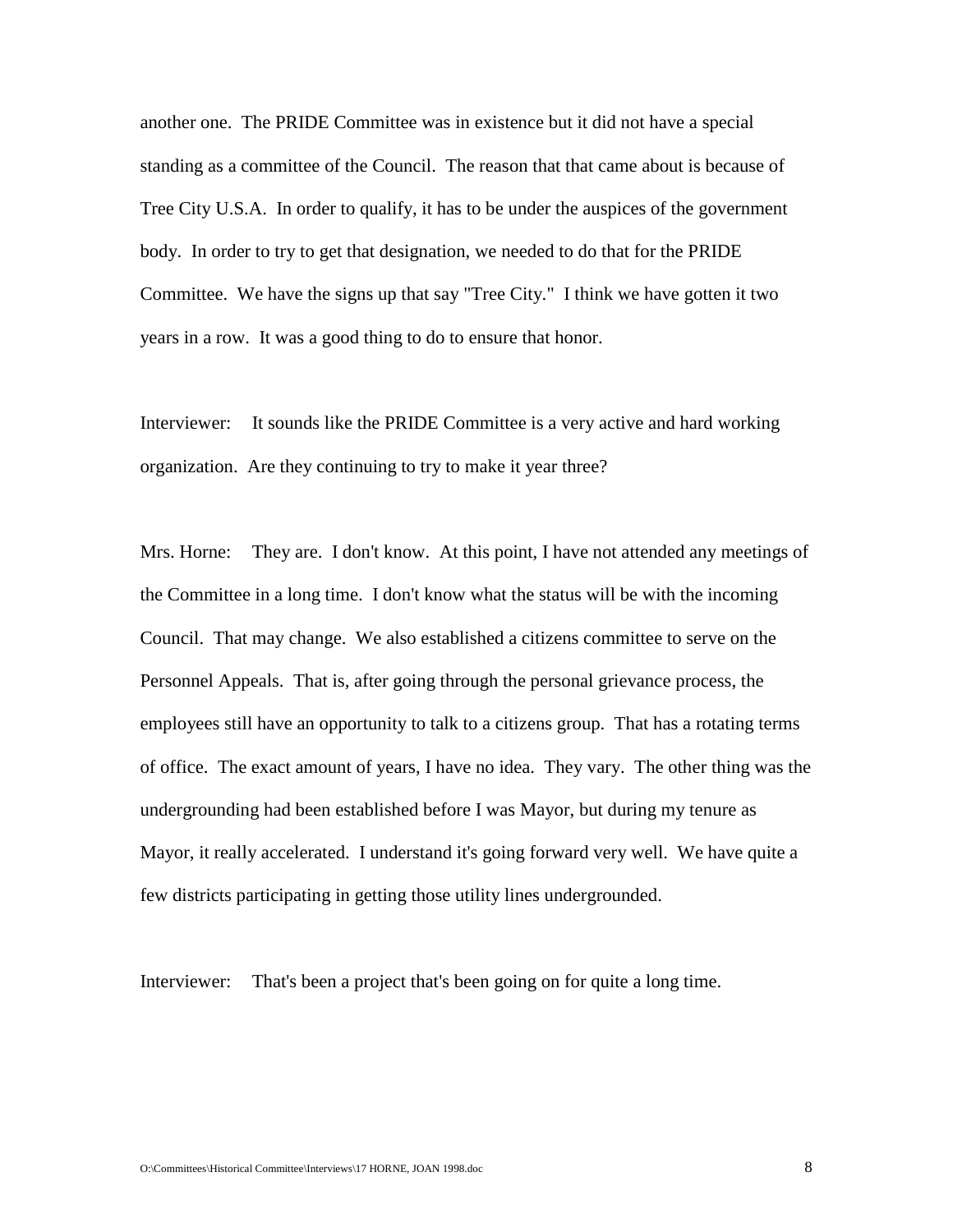Mrs. Horne: Right. We had to revive the agreement with APS, but we were successful in doing that.

Interviewer: Will we eventually have the whole Town's utility wires undergrounded?

Mrs. Horne: I would like to see that. Another thing is that we have areas of Town that do tend to flood when we have those torrential rains. One of the areas is in Doubletree Ranch Road. The situation I don't believe is caused by the Town but rather from surrounding areas. Be that as it may, it is one thing for empty property to flood, it's another thing for water and debris to go into someone's home. We were successful in getting the County to agree to contribute funds. It's very slow in coming, but it is coming along and it's progressing. We get a certain amount every year. I do not know the current status, but it is a continuing lobbying effort that has to be made by every Council to make sure that that project is completed.

Interviewer: Is there a time line when people think it will be completed? Will it be a permanent arrangement so that when the rains come, it will protect the people?

Mrs. Horne: What will be put into Doubletree is some type of drainage. It will be permanent. Then they will have to rebuild Doubletree between 64<sup>th</sup> Street and Tatum because we did do something between 64<sup>th</sup> and Scottsdale Road. I had just read recently that there might be a revision to that now. There are some ideas to improve it even further. But it's mainly the area of 64<sup>th</sup> Street and west to Tatum. Hopefully that will be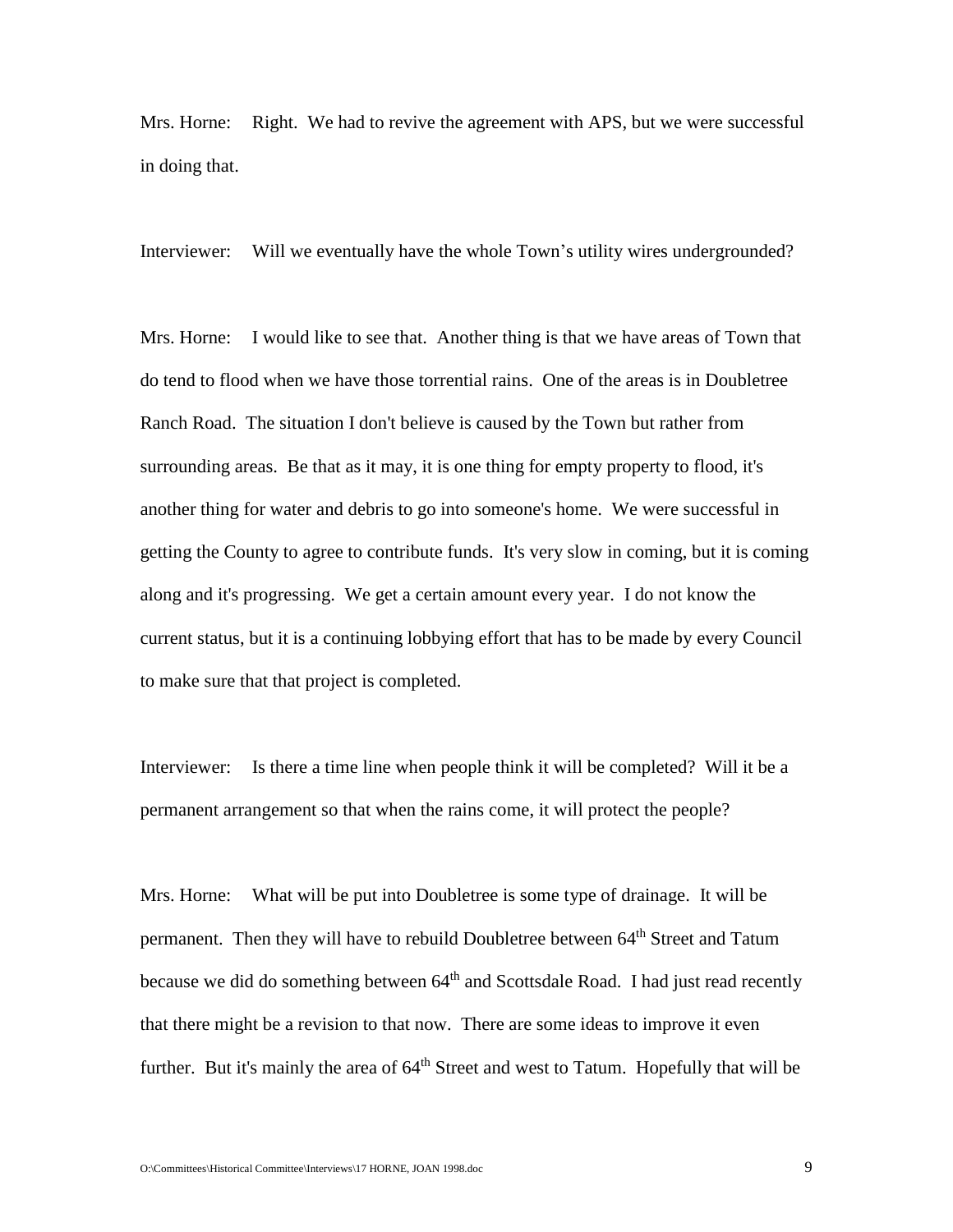taken care of. Another thing that I thought was a very successful program was our cooperation with Phoenix on combating graffiti. I assume that that is an ongoing program. I haven't heard very much about it but that seems to be an issue that is less severe than it was when I was on Council. We also have an agreement which has not been implemented but has been signed. It's an intergovernmental agreement with City of Scottsdale to widen Scottsdale Road between Gold Dust and Hummingbird to three lanes. There was some controversy on this. Those of us who voted for it said that perhaps if the traffic flowed better on Scottsdale Road, less of it would go on the side streets of Town. Second of all, Scottsdale was willing to build a sound wall for those neighbors who are most directly impacted by the traffic. They were willing to move big utility poles from Gold Dust to Eastwood to the other side of Scottsdale Road. They would have poles from Eastwood down, but they would be the new ones which are able to be set further apart. The neighbors were very happy with this. Now because Scottsdale went ahead with the Pima Expressway, my understanding is that the funding wasn't available to do this project. But it is a signed agreement. Hopefully it will have a positive impact on some of the traffic in Town.

Interviewer: Yes, it is certainly needed because some of the streets in Paradise Valley are really crowded during commuter time.

Mrs. Horne: Right. Just a couple of other things. We successfully hosted the Arizona League of Cities and Towns in September of '95. Fiscally, the Town was in excellent shape when we left office. I'm assuming that true two years later. I think that's a credit to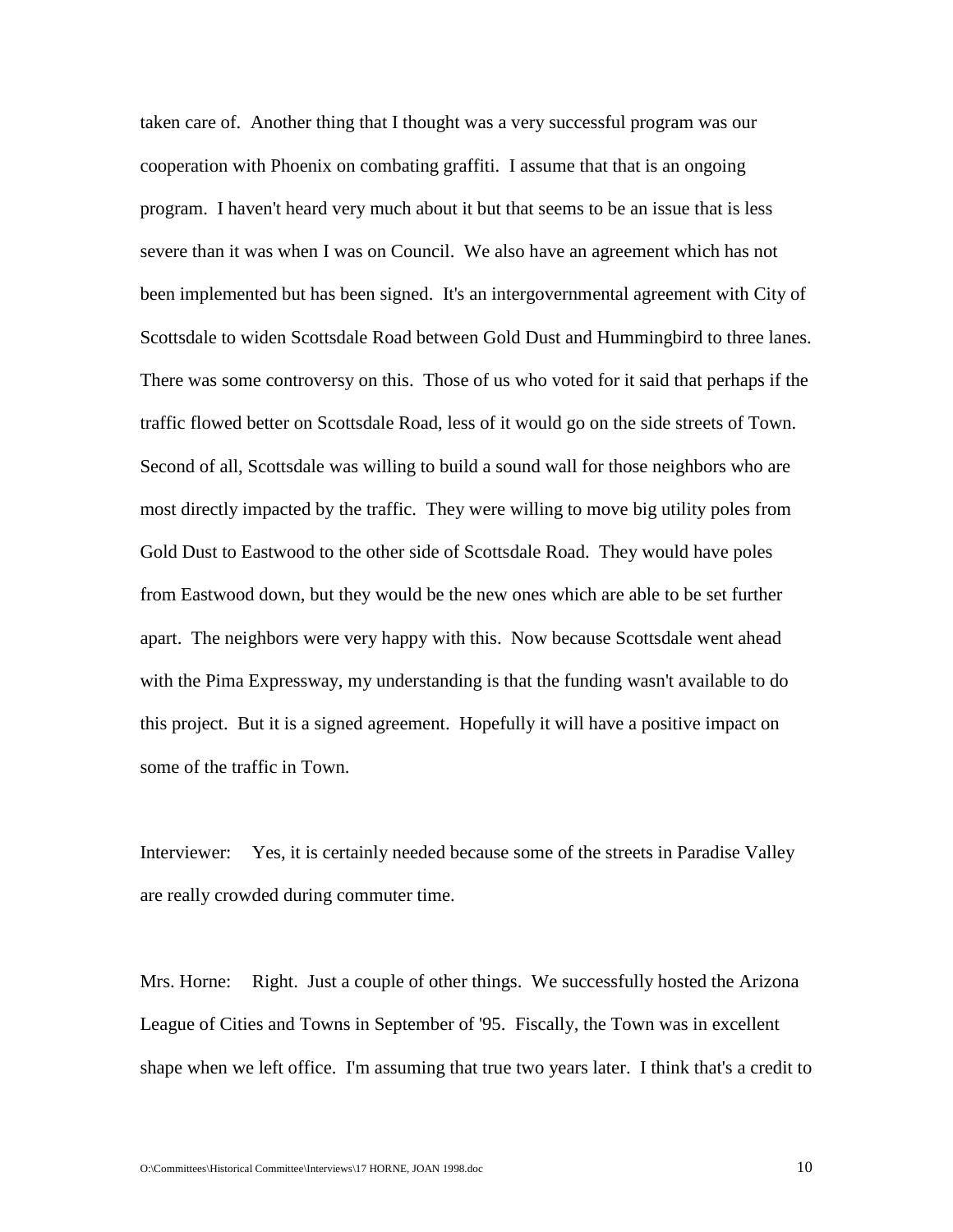the group in managing the Town and overseeing policy. Those are some of the things that happened during my tenure as Mayor, not just my tenure on the Council.

Interviewer: Well, you were a very busy lady. That's a lot of accomplishments. Are there are other things while you were on the Council that you think are significant that you would like to share with us?

Mrs. Horne: I'd like to say that traffic is an ongoing problem, particularly neighborhood complaints. I think all the complaints are valid. I don't think there is any magic bullet but I am hopeful. Maybe I'm wrong because I realize that our surroundings are still growing at a great rate. But I think when you have the outer loop completed and when you have the Squaw Peak going all the way north as it should (I think it's supposed to connect with the outer loop), I see a certain amount of commuter traffic using those roads rather than cutting through the Town. If you're on Scottsdale Road and it's jammed up, you go on side streets, you may have a lower speed limit but you're not going that fast on Scottsdale Road. But if you have roads that don't have lights and are moving, then people would prefer to drive there because they are much faster.

Interviewer: You can legally go the 55 mph.

Mrs. Horne: Right. I used to go down to 19th Avenue to the League offices. Until the Squaw Peak was open (I go Squaw Peak to I-10 westbound and get over to 7th Avenue), it took me 40 minutes minimal. The first time I used the Squaw Peak, it took me 20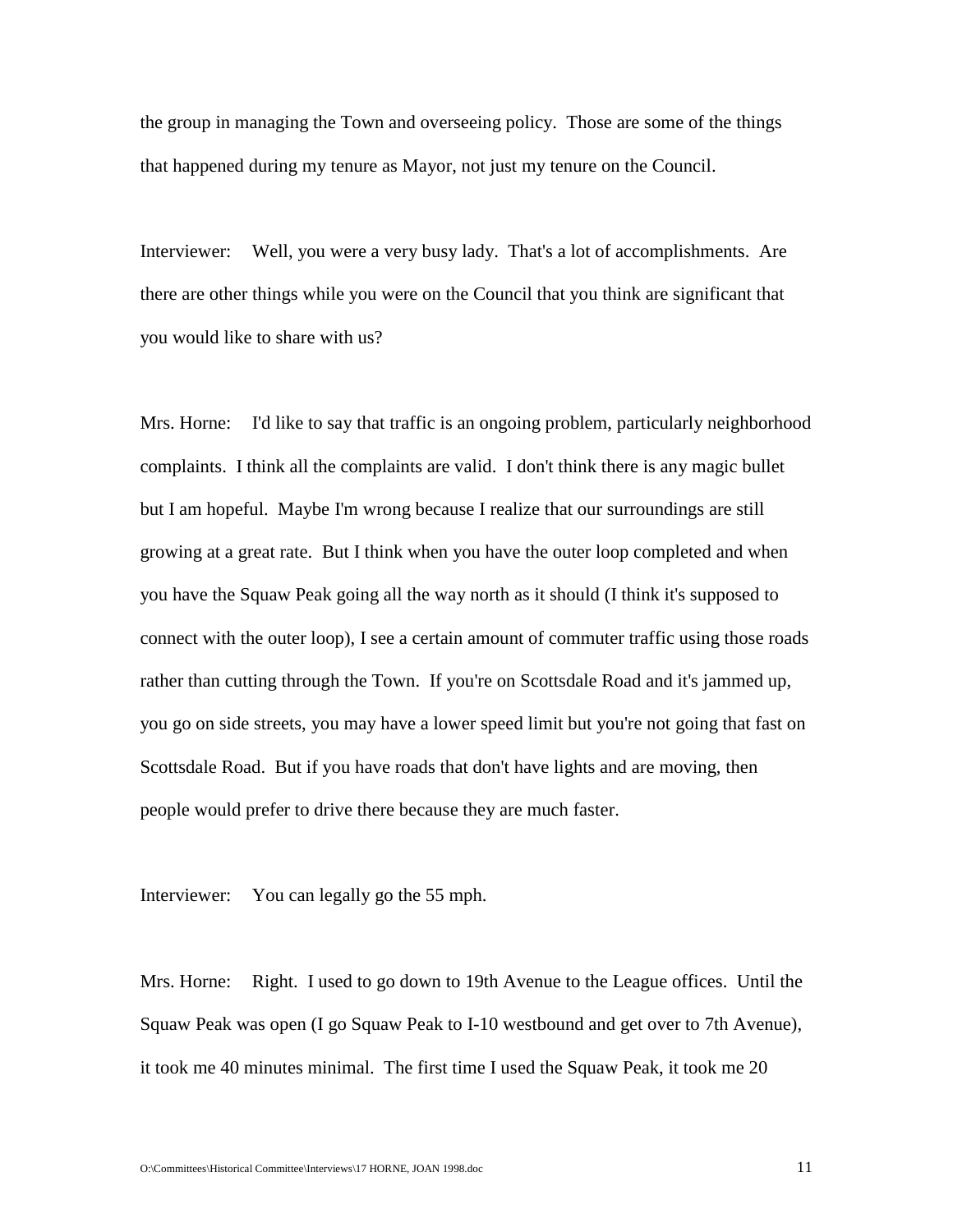minutes. It was not during the rush hour, but nevertheless, it's a significant change. I do think that these roads will be used. I am hopeful that that will take some of the pressure off the Town. In the meantime, I think that all the efforts of traffic calming, medians and such, even speed bumps that I'm not thrilled about, serve a purpose and I think we should continue to make the effort to help neighborhoods. But not in such a way as to push the traffic from one neighborhood to another. That's always the danger.

Interviewer: Were you on the Council at the time when Paradise Valley had the first "photo cop?"

Mrs. Horne: No, I was still on Planning and Zoning. It came to pass in '87 and I didn't get on the Council until '90. But I was at the legislature as Legislative Liaison for the Council at least three times lobbying to make sure that we could retain it. I have the statement here that tells us whether we could have it or not.

Interviewer: I understand it went all the way up to the State Supreme Court to decide whether we could have it or not. Fortunately, we can and now other towns have it and it's popping up all over.

Mrs. Horne: I don't know about that but I know about the efforts in the legislature to one have a public vote, which I'll comment on in a moment or to outlaw it altogether. This public vote thing, I can only tell you that we enable our officers to have regular radar, they have night sticks, and bullet proof vests. Photo radar is just another piece of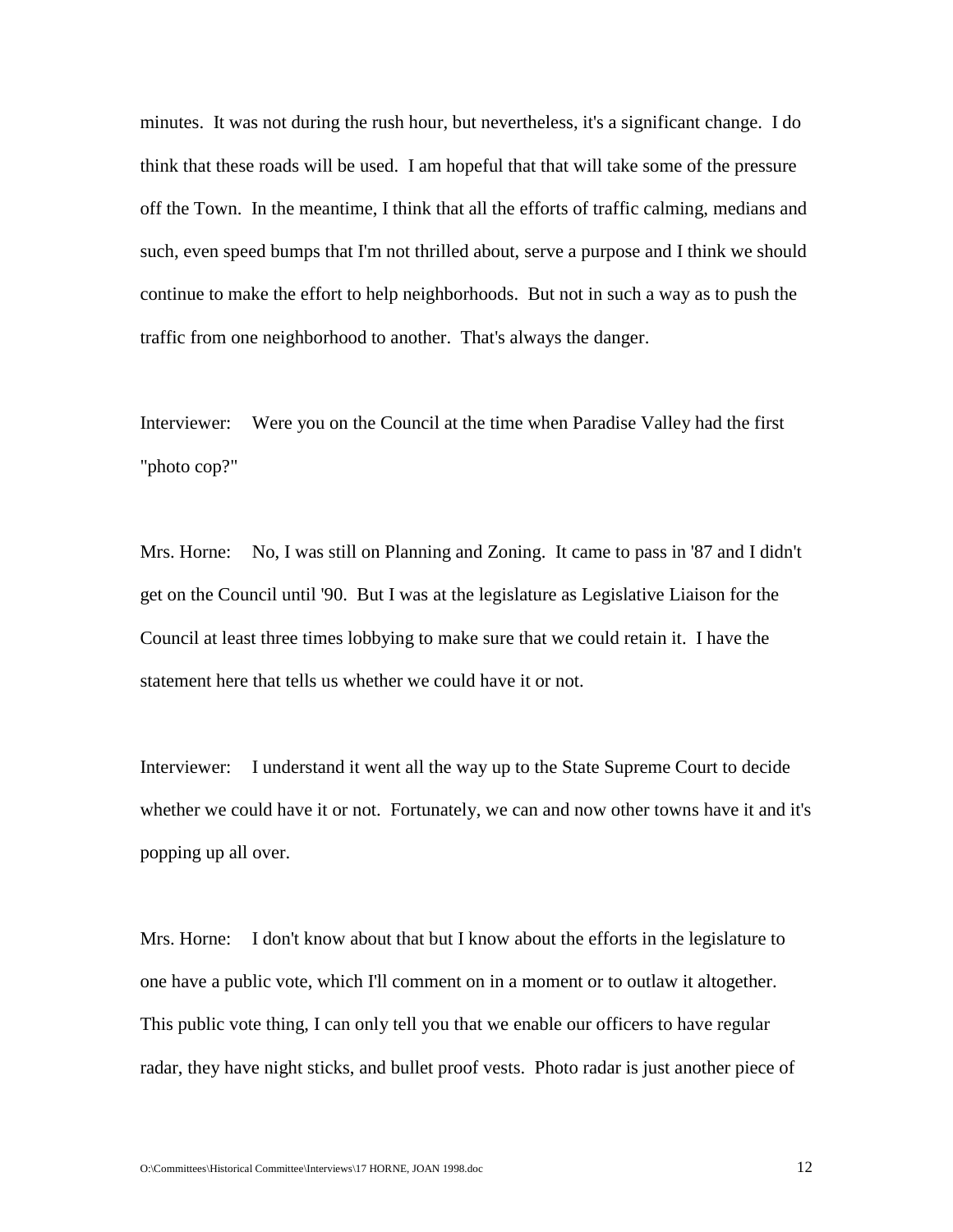equipment. It isn't up to the public to vote on police equipment. So I could never understand how anybody could go and have a public vote on it. It's ludicrous. I feel very strongly about it. I think the numbers support it. I wanted to make a point and back up the wonderful use of photo radar. Our accident rate went down about 50%. I don't know the number on the red light camera, those came in afterwards. Scottsdale had something in the paper that within the first few months, I don't know if it's the photo radar or the red light camera itself, they had something like 40% reduction in accidents also. There is no question that it changes behavior for the better. I think everything must be done to maintain that.

Interviewer: Just a note. I understand as I was reading articles in the newspaper clippings found in the history notebooks, that Paradise Valley was the first Town in Arizona to have photo radar.

Mrs. Horne: Actually, I think one of the first in the country.

Interviewer: I think so too, but I didn't want to say that because I'm not sure.

Mrs. Horne: I'm not positive. I do know that it's used in Europe, in England. I saw it in London. So it isn't that the technology hasn't been there, but I certainly think its worthwhile. Anybody who says big brother is watching them needs to remember a very simple fact. Driving is a privilege, it is not a right. So obey the law, you have no problem.